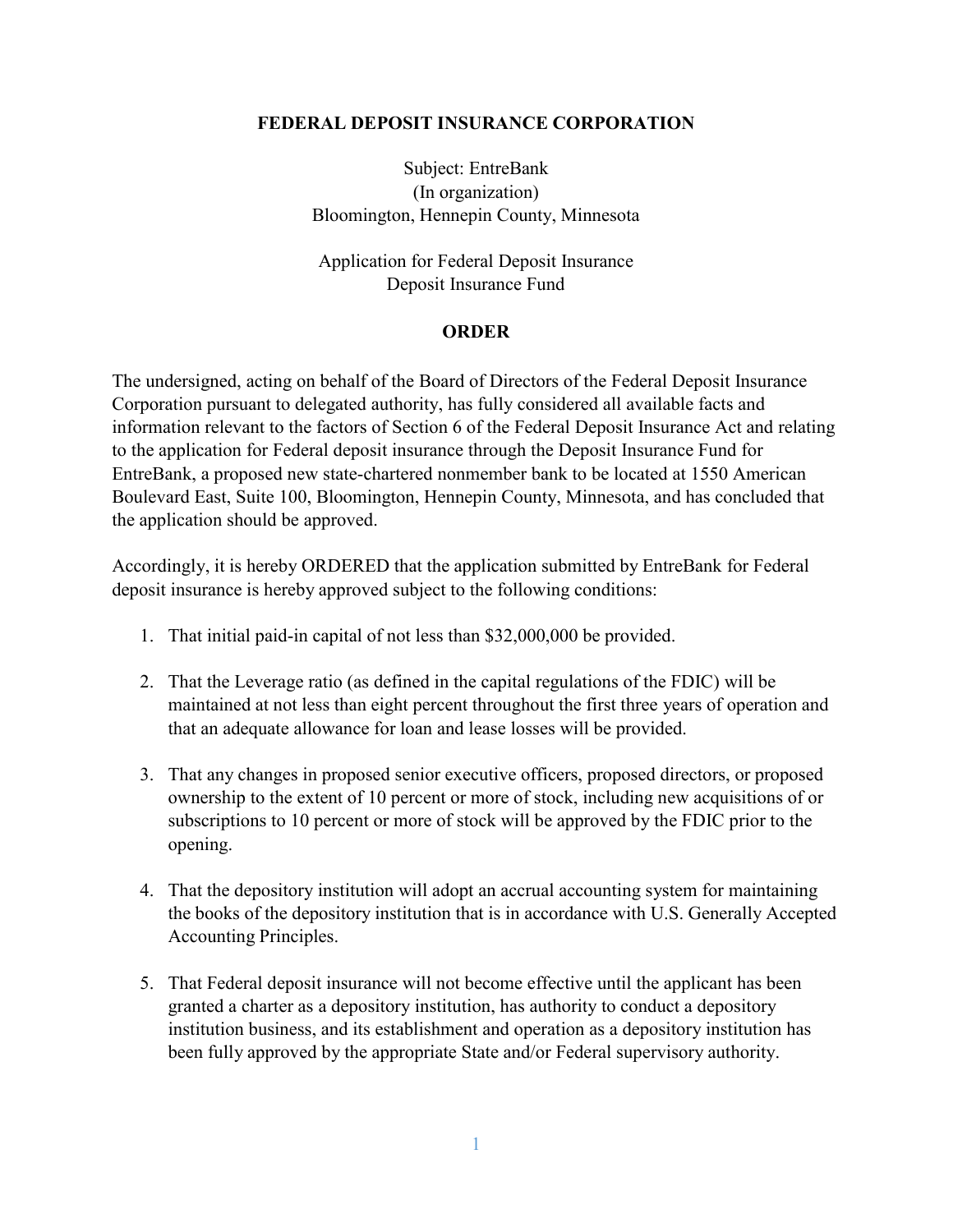- 6. That Federal deposit insurance will not become effective until the proposed bank holding company has obtained approval from the Board of Governors of the Federal Reserve System to acquire voting stock control of the proposed depository institution.
- 7. That full disclosure be made to all proposed directors and stockholders of the facts concerning the interest of any insider in any transactions being effected or then contemplated, including the identity of the parties to the transaction and the terms and costs involved. An insider is one who is or is proposed to be a director, officer, or incorporator of an applicant; a shareholder who directly or indirectly controls 10 or more percent of any class of the applicant's outstanding voting stock; or the associates or interests of any such person.
- 8. That the depository institution will have adequate fidelity coverage.
- 9. That the depository institution will obtain an audit of its financial statements by an independent public accountant annually for at least the first three years after deposit insurance is effective and submit to the appropriate FDIC office: (i) a copy of the audited annual financial statements and the independent public auditor's report thereon within 90 days after the end of the depository institution's fiscal year, (ii) a copy of any other reports by the independent auditor (including any management letters) within 15 days after their receipt by the depository institution, and (iii) written notification within 15 days when a change in the depository institution's independent auditor occurs.
- 10. That the depository institution will operate within the parameters of the business plan submitted to the FDIC. During the first three years of operations, the institution will seek the prior approval of the FDIC Regional Director for any proposed major deviation or material change from the submitted business plan.
- 11. That the depository institution will implement a Community Reinvestment Act plan appropriate for its business strategy.
- 12. That during the first three years of operations, the depository institution will notify the appropriate FDIC Regional Director of any plans to establish a loan production office at least 60 days prior to opening the facility.
- 13. That during the first three years of operations, the depository institution will seek prior non-objection from the FDIC Regional Director before implementing any bonus or incentive program.
- 14. That if deposit insurance has not become effective within twelve months from the date of this ORDER, or unless, in the meantime, a request for an extension of time has been approved by the FDIC, the consent granted shall expire at the end of the said twelvemonth period.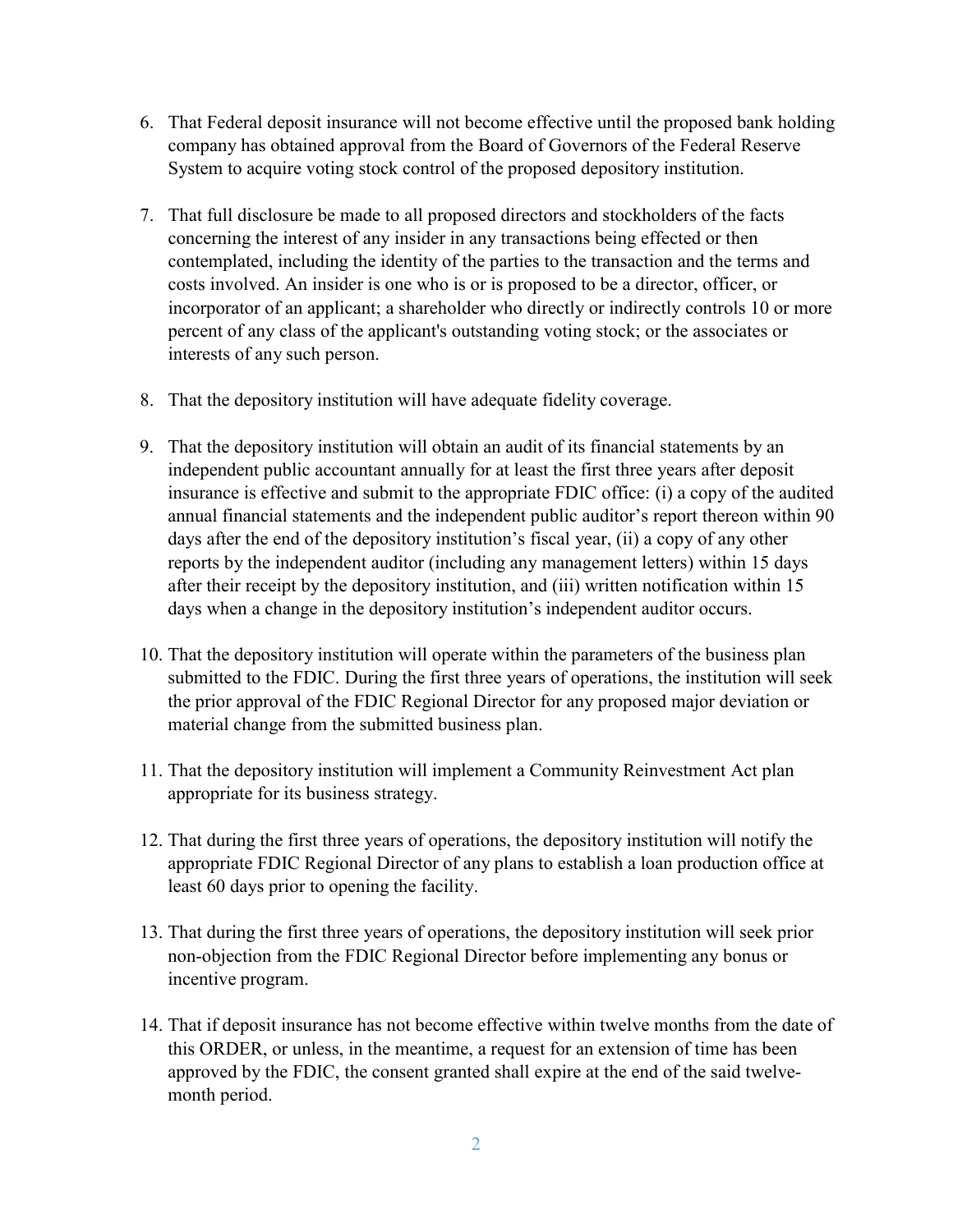15. That until deposit insurance becomes effective, the FDIC will have the right to alter, suspend, or withdraw the said commitment should any interim development be deemed to warrant such action.

Dated this 27th day of January, 2022.

### FEDERAL DEPOSIT INSURANCE CORPORATION

By: / S / James D. LaPierre Regional Director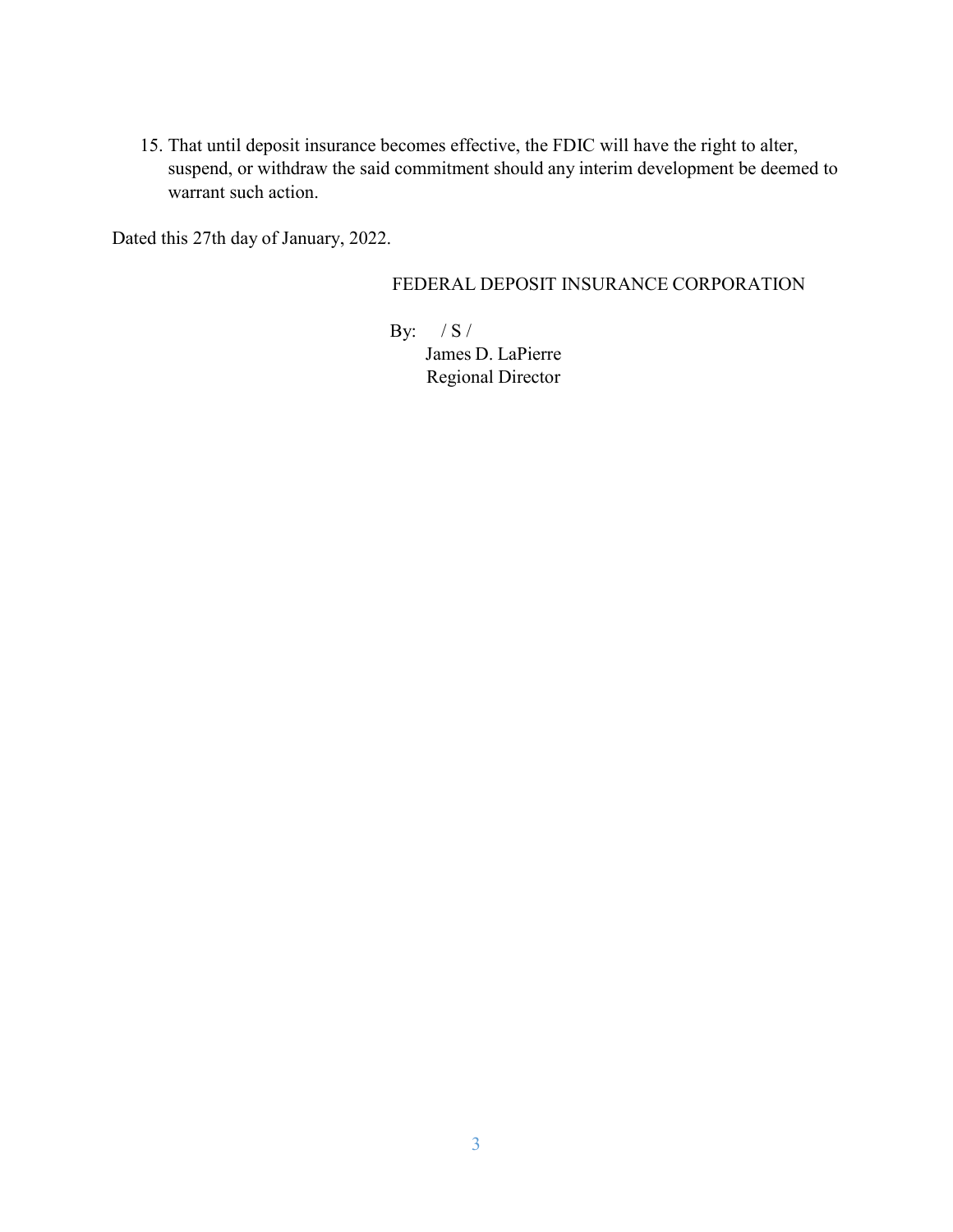## **FEDERAL DEPOSIT INSURANCE CORPORATION**

Subect: EntreBank (In organization) Bloomington, Hennepin County, Minnesota

Application for Federal Deposit Insurance

## **STATEMENT**

Pursuant to the provisions of Section 5 of the Federal Deposit Insurance Act ("FDI Act") (12 U.S.C. § 1815), the Federal Deposit Insurance Corporation ("FDIC") received an Interagency Charter and Federal Deposit Insurance Application on behalf of EntreBank, a proposed new community bank that will be located in Bloomington, MN ("Bank"). The application is intended to establish a new statechartered nonmember commercial bank. The organizers concurrently applied to the Minnesota Department of Commerce (MDOC) for a state bank charter and received conditional approval on January 21, 2022, from the MDOC to form a de novo commercial bank known as EntreBank.

Notice of the Federal deposit insurance application, in a form approved by the FDIC, was initially published pursuant to the FDI Act on November 27, 2021. The Bank will be headquartered at 1550 American Boulevard East, Suite 100, Bloomington, Minnesota, 55425.

The organizers have established Entrepreneurs Bancshares, Inc., as the bank holding company. The opening capital of the Bank will be realized from private offerings of, at a minimum, 32,000,000 shares of common stock at a price of \$1.00 per share.

The Bank's business plan is to establish a community bank that provides banking services primarily in the Twin Cities metropolitan area. The Bank will operate in the local market offering traditional products and services, serving the needs of small and mid-size businesses and consumers in the community. The Bank will be managed by an experienced management team, including a diversified and knowledgeable Board of Directors who is committed to serving the local community.